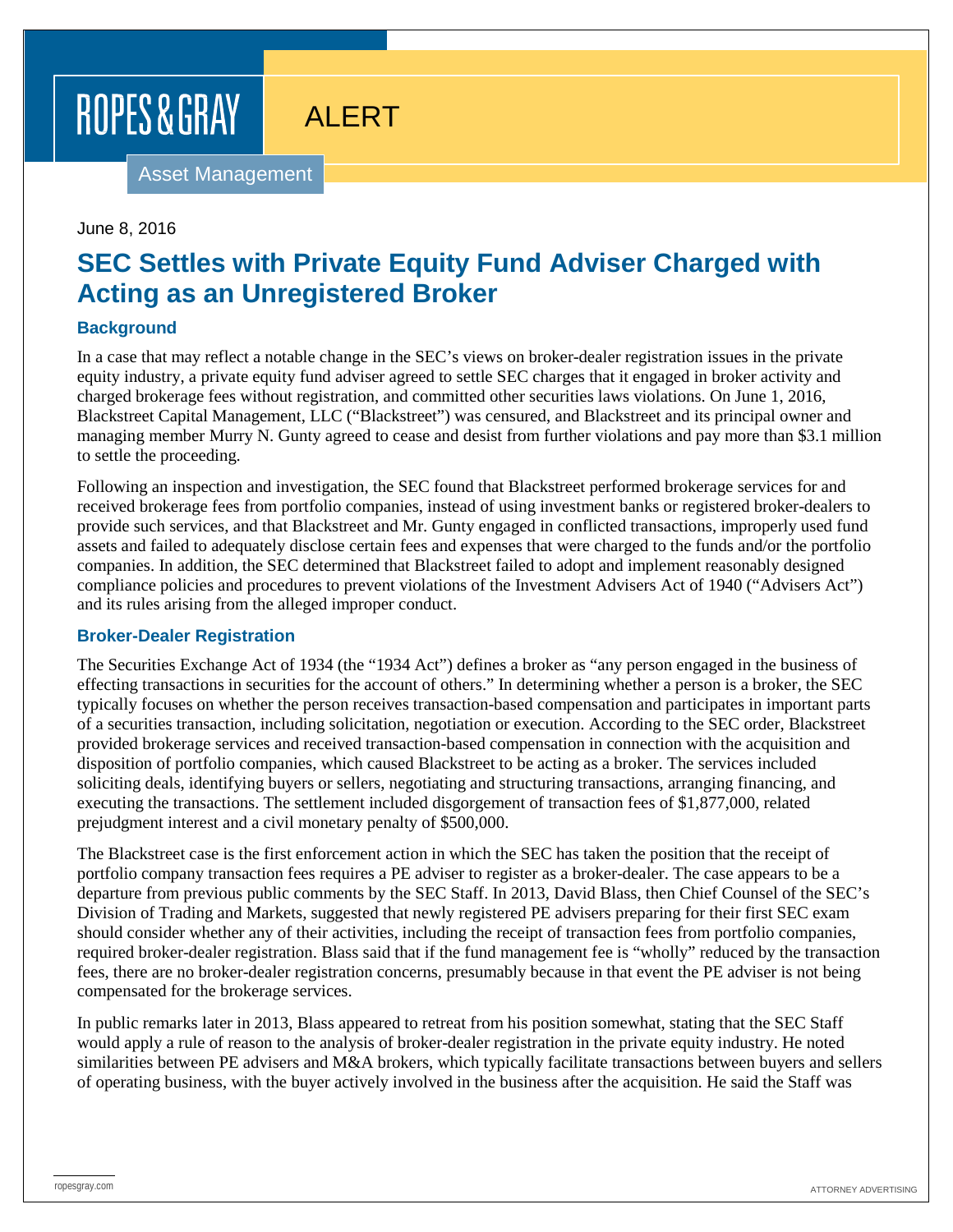# ROPES&GRAY

June 8, 2016

ALERT | 2

considering registration relief for those brokers, and that such relief might have favorable implications for PE advisers. He suggested that this topic could also be the subject of informal Staff guidance in the future.

On January 31, 2014, the SEC's Division of Trading and Markets in fact did issue a no-action letter stating that "M&A Brokers," defined as persons engaged in the business of effecting securities transactions solely in connection with the transfer of ownership and control of private companies, could, subject to certain conditions, engage in that activity without broker-dealer registration. The letter was a significant departure from the SEC's long-held view that persons receiving transaction-based compensation in connection with acquisition transactions in securities must register. PE advisers do not necessarily fit within the no-action letter's definition of an M&A Broker, and may not satisfy some of the conditions set forth in the letter. Nevertheless, at the time of the M&A Brokers letter, it was thought by some commentators that, in light of the prior remarks by Mr. Blass, the letter might be good news for PE advisers receiving transaction fees from portfolio companies.

During this period, SEC examiners continued to raise the registration issue in examinations of newly registered PE advisers. In that connection, an industry group took the position that PE advisers provide investment advisory services and expertise to their affiliated funds and portfolio companies and do not engage in traditional broker-dealer activity such as widespread solicitation of investors, that receipt of transaction fees alone does not transform an investment adviser into a broker-dealer, that management fee offsets benefit fund investors, that in contrast to brokers which act as intermediaries, PE advisers have a significant economic stake in portfolio companies, and that PE advisers act as owners on behalf of their funds and portfolio companies.

Late in 2014, an SEC staffer commented on the transaction fee issue. He said the perception of the Division of Trading and Markets was that the industry had "self-corrected" to some extent, with the 100% management fee offset in some cases, and with running the fees through affiliated broker-dealers in others. He said the Division was mindful that this was a historic practice in the industry. He thought the best way to address it was through forward-looking guidance via a Q&A or a no-action letter and not through enforcement actions (at least in the absence of other unlawful conduct like bad disclosure and improper expense allocation).

Although the Blackstreet enforcement action does, as noted, include Advisers Act violations, the SEC's press release clearly emphasizes the failure to register and includes the following statement by Andrew J. Ceresney, Director of the SEC Enforcement Division: "The rules are clear: before a firm provides brokerage services and receives compensation in return, it must be properly registered within the regulatory framework that protects investors and informs our markets. Blackstreet clearly acted as a broker without fulfilling its registration obligations."

An SEC administrative proceeding settlement does not have precedential value and of course depends on the facts of the case. However, the order suggests that the SEC now may not see any distinction between the activities of PE advisers and other persons engaged in the business of effecting securities transactions for others and therefore subject to registration. To that extent, prior Staff comments with implications to the contrary should be questioned. It now appears that the SEC may apply traditional broker-dealer analysis to the registration question for PE advisers, which is hard to square with the policy judgment presumably underlying the M&A Brokers no-action letter that brokerage activity in connection with change in control transactions of private companies does not require registration.

Both the SEC press release and order state that Blackstreet received compensation for the broker services provided to its portfolio companies. Notably, the Blackstreet case does not appear to involve failure to disclose such compensation to investors; the order observes that the fund agreements at issue "expressly permitted [Blackstreet] to charge transaction or brokerage fees." The Blackstreet order does not indicate that management fees for the Blackstreet funds were subject to any transaction fee offset. For this reason, the status of prior Staff comments that a 100% management fee offset obviates the need for broker-dealer registration is uncertain. At a minimum, care should be taken that a PE adviser not registered as a broker-dealer is not receiving other forms of compensation for brokerage services rendered to portfolio companies.

The SEC may have been emboldened in pursuing the broker-dealer registration issue with Blackstreet by the explicit reference to brokerage services in the Blackstreet fund agreements, as well as by the seemingly questionable conduct